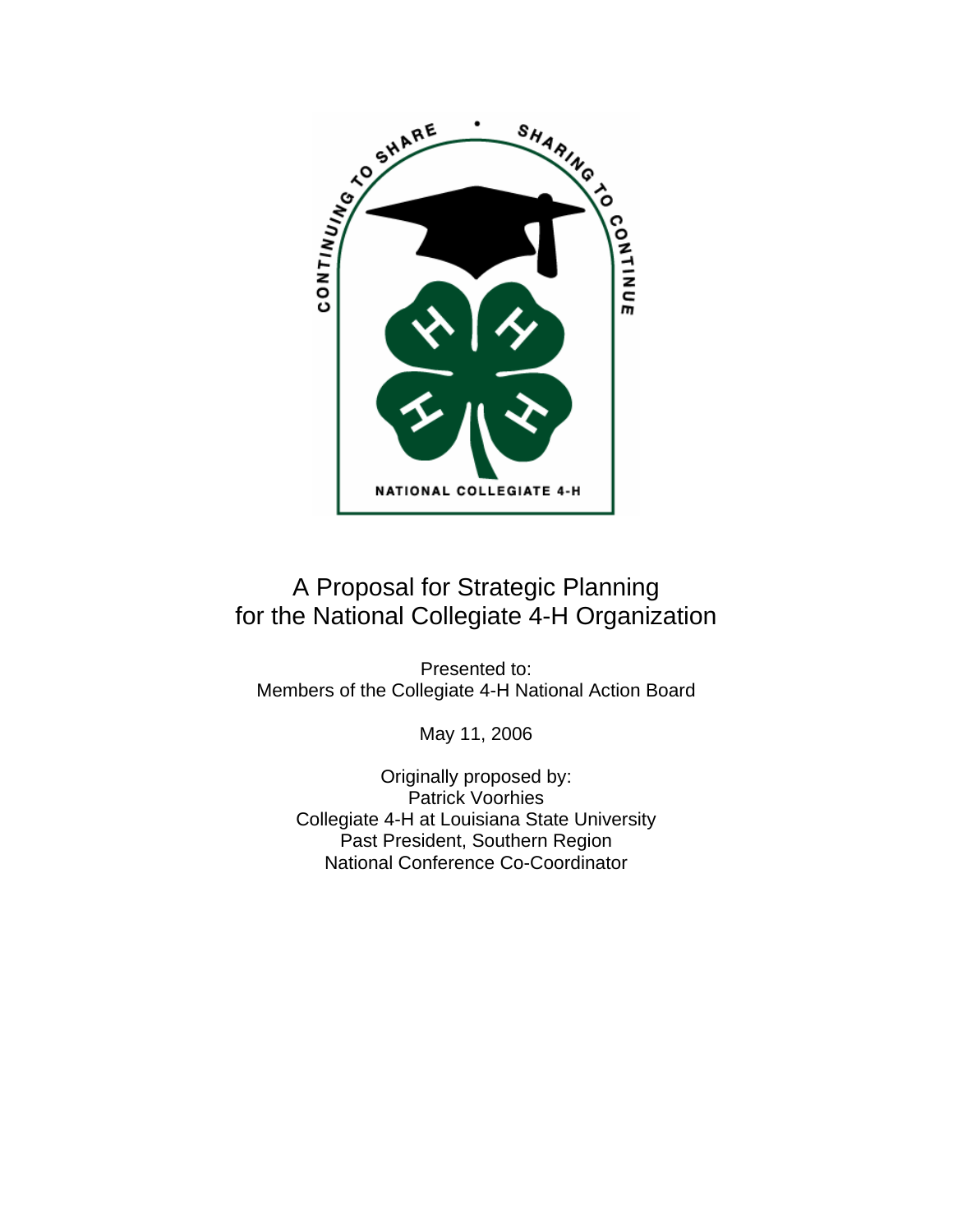### **Overview**

This proposal will outline a process by which the national organization and the National Action Board can devise a Strategic Plan that will serve as a roadmap for the completion of short-term and long-term goals consistent with the mission and vision for the national organization.

## **Goals and Tasks of the Strategic Planning Process**

The Strategic Planning process will do the following:

- Re-examine the current mission statement of the national organization and determining whether meets the needs and accurately describes the organization.
- Developing a vision statement for the national organization.
- Conduct proper environmental analysis (such as SWOT) to accurately know what resources are needed and are already available to implement any plans, as well as what strengths we can build upon or weaknesses need to be overcome to implement the plan.
- Name goals that need to be accomplished to reach our vision and better meet our mission statement, as well as other defined improvements for the organization as defined by members and the Taskforce report.
- Define actions to be taken and expected outcomes of these goals.
- Develop a 3 year plan and action plan with identified benchmarks and timeline for action.
- Evaluate progress of the national organization and its leadership in meeting its goals.

#### **Creation of the Plan**

The Strategic Plan will be created at the National Action Board retreat that will take place at the National 4-H Center in Chevy Chase, MD this summer.

The initial plan will be developed by members of the National Action Board and other necessary partners. The plan will be reviewed by the Strategic Planning Committee (defined in more detail later in the report) over a one month period. At that time, the committee will be asked to conduct surveys and coordinate feedback of any and all interested Collegiate 4-H members throughout the country.

At the end of this one month period, members of the committee will present to NAB their suggestions and concerns, and a summary of the suggestions and concerns of the membership, over the initial plan in the form of a report. NAB will respond to the report and release a final plan to the Collegiate 4-H community within one month.

The plan will be adopted by the National Action Board as the official strategic plan for the organization for the next three years.